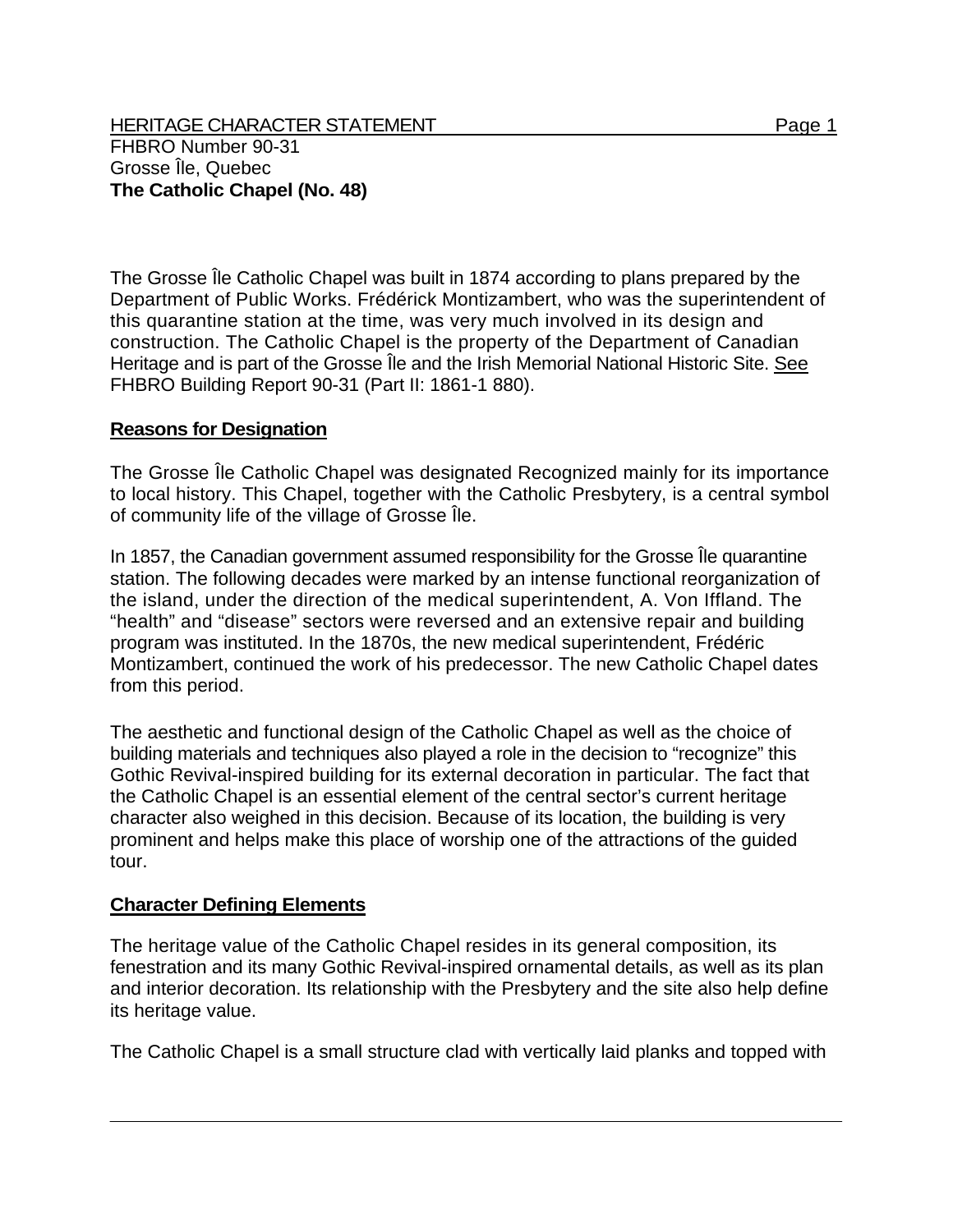HERITAGE CHARACTER STATEMENT FRIELD FOR A STATEMENT AND RAGE 2 FHBRO Number 90-31 Grosse Île, Quebec **The Catholic Chapel (No. 48)** 

a pitched roof. The bell tower-porch, which rises in the middle of the facade, terminates with a lantern surmounted by a cross. Its location outside the rectangular plan is inspired by Protestant churches built in the Gothic Revival style, prior to the High Victorian Gothic period. A small low sacristy adjoins the flat apse of the Chapel, which is oriented to the northwest, contrary to the directives of canon law, which recommended that it face east. A lean-to porch provides access to the sacristy.

The Chapel's Gothic Revival-inspired ornamentation is more extensive on the facade than on the sides. We should mention in particular the use of pointed arches for the window frames, despite the fact that the windows themselves are round-headed windows. The bell tower is decorated with a trefoil motif gable which is surmounted by a circular rose-shaped window; this motif is taken up again by the transom of the main door. The arcading of the tower's apex and the corbiesteps\* which run under the cornices\* enhance the elegance of this facade. All of these decorative elements should be preserved.

From the porch -- the lower part of the tower -- the entire Chapel can immediately be seen. A balustrade separates the nave from the choir. Several steps lead up to the solitary altar<sup>\*</sup> surmounted by its tabernacle; the sacristy entrance is hidden behind. Because of the heritage value of this Chapel, care must be taken to ensure that these surroundings are not changed, just as it will be appropriate to preserve the Chapel's furniture, which is remarkably intact and complete.

The altarpiece is simply articulated on the wall of the choir. Two pilasters rise to meet an imposing cornice which encircles the Chapel walls. Above the capitals, it defines a semicircular arch in such a way as to delimit a space for a mounted canvas. The decor of the choir is completed by two statues set on decorative brackets; an applied moulding creates the illusion of niches. A false basket-handle vault divided into cells by transverse arches completes the interior decor; mouldings define panels and circumferences. The sacristy has a large two-piece credenza, a wardrobe and a corner cabinet. It is important to ensure the longevity of all these decorative elements and of the period furniture which is used or ornamental.

<sup>\*</sup> Translator's note: these terms could not be confirmed